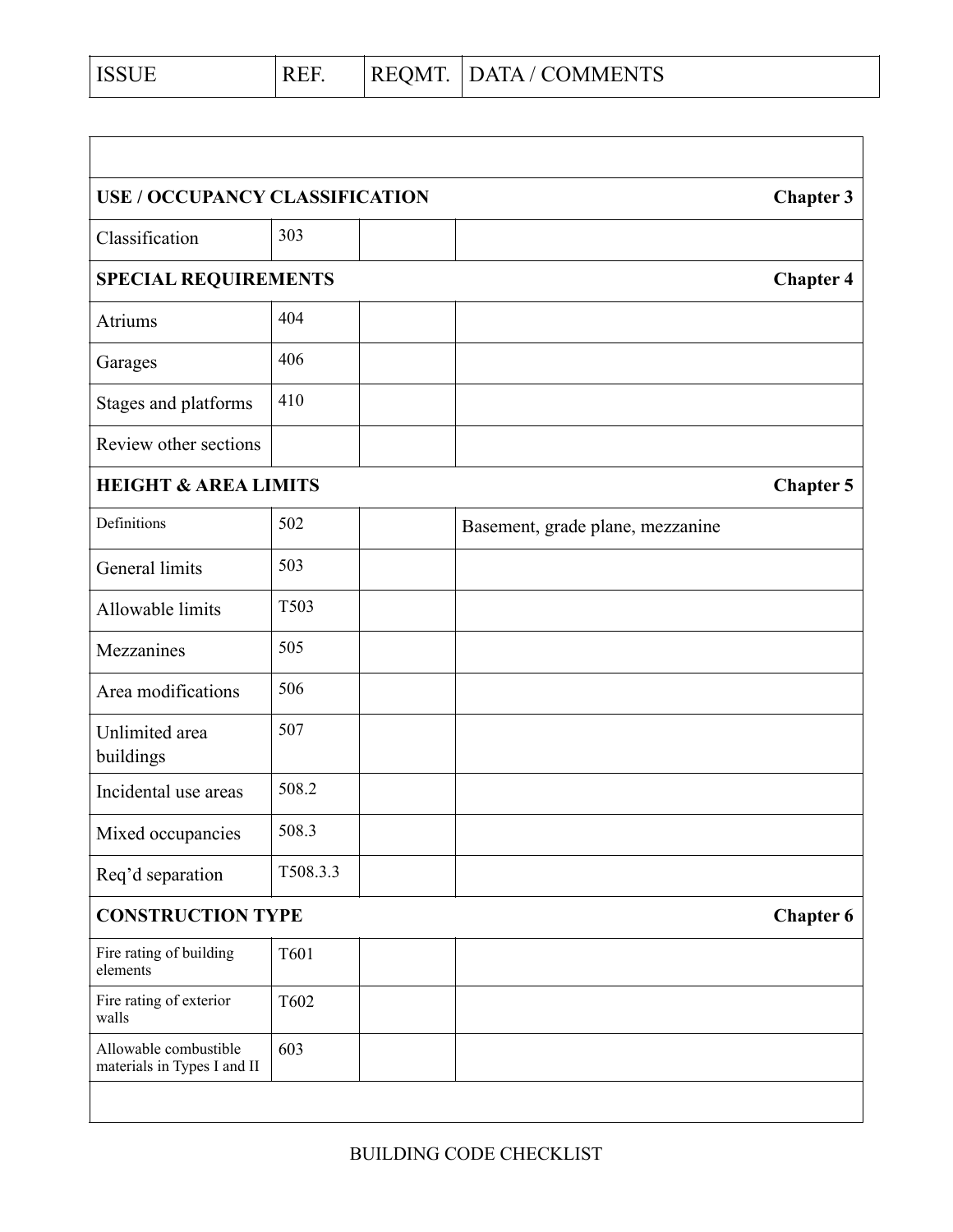| <b>FIRE-RATED CONSTRUCTION</b>              |          | <b>Chapter 7</b> |
|---------------------------------------------|----------|------------------|
| Buildings on same<br>property / have courts | 704.3    |                  |
| Maximum wall<br>openings                    | T704.8   |                  |
| Parapets required                           | 704.11   |                  |
| Fire wall ratings                           | T705.4   |                  |
| Fire barriers                               | 706      |                  |
| Shaft enclosures                            | 707      |                  |
| <b>Elevator</b> lobbies                     | 707.14.1 |                  |
| Fire partitions                             | 708      |                  |
| Smoke barriers                              | 709      |                  |
| Penetrations                                | 712      |                  |
| Fire-resistant joint<br>systems             | 713      |                  |
| Bottom flange<br>protection                 | 714.6    |                  |
| <b>INTERIOR FINISHES</b>                    |          | <b>Chapter 8</b> |
| Finish requirements<br>by occupancy         | T803.5   |                  |
| <b>FIRE PROTECTION SYSTEMS</b>              |          | <b>Chapter 9</b> |
| Sprinklers                                  | 903      |                  |
| Standpipes                                  | 905      |                  |
| Fire extinguishers                          | 906      |                  |
| Fire alarms                                 | 907.2    |                  |
| Manual fire alarm<br>boxes                  | 907.3    |                  |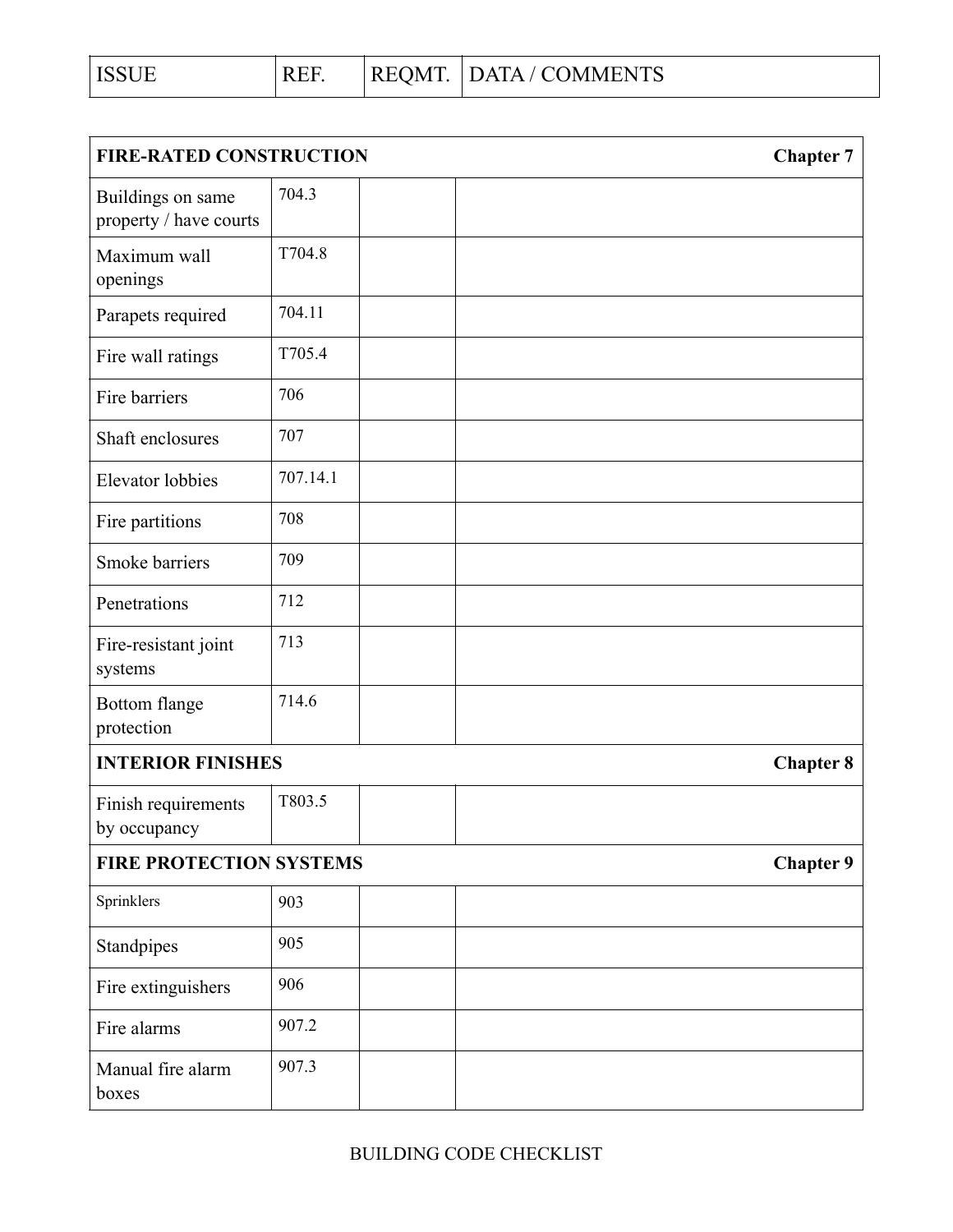| <b>ISSUE</b> | <b>REE</b> | REOMT. | DATA / COMMENTS |
|--------------|------------|--------|-----------------|
|              |            |        |                 |

| <b>MEANS OF EGRESS</b>               |                     | <b>Chapter 10</b> |
|--------------------------------------|---------------------|-------------------|
| Floor area / occupant                | 1004.1              |                   |
| Posting occ load                     | 1004.3              |                   |
| Egress width                         | 1005.1              |                   |
| Elevation change                     | 1003.5              |                   |
| Exit signs                           | 1011                |                   |
| Accessible means of<br>egress        | 1007                |                   |
| Doors                                | 1008                |                   |
| Stairways                            | 1009                |                   |
| Stair width                          | 1009.1              |                   |
| Treads & risers                      | 1009.3              |                   |
| Outdoor conditions                   | 1009.5.2            |                   |
| Handrails                            | 1012                |                   |
| Ramps                                | 1010                |                   |
| Number of exit access                | 1015.1              |                   |
| Travel distance                      | 1016.1              |                   |
| Corridors                            | 1017                |                   |
| Number of exits                      | 1019.1              |                   |
| Stair enclosures                     | 1020.1              |                   |
| Horizontal exits                     | 1022                |                   |
| Exterior exit stairs                 | 1023                |                   |
| Misc means of egress<br>requirements | 1015.3-10<br>15.6.1 |                   |
| Assembly uses                        | 1025                |                   |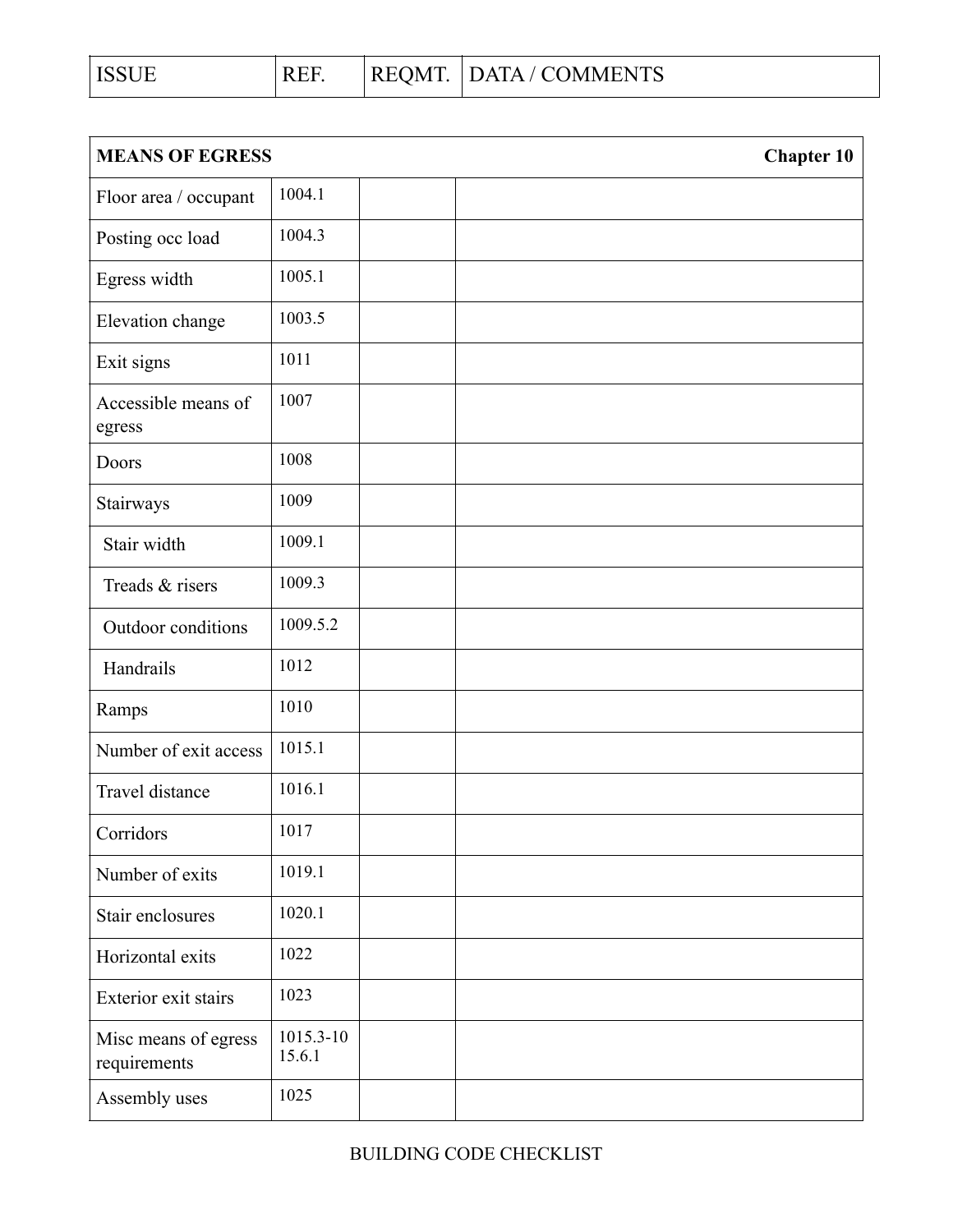| <b>ISSUE</b> | $\mathbf{H}$<br>. | REOMT.<br>w | DATA / COMMENTS |
|--------------|-------------------|-------------|-----------------|
|              |                   |             |                 |

| <b>ACCESSIBILITY</b>        |         |  | <b>Chapter 11</b>                                                                                                 |
|-----------------------------|---------|--|-------------------------------------------------------------------------------------------------------------------|
| Exceptions                  | 1103.2  |  |                                                                                                                   |
| Accessible parking          | T1106.1 |  |                                                                                                                   |
| See ADA                     |         |  |                                                                                                                   |
|                             |         |  |                                                                                                                   |
| <b>INTERIOR ENVIRONMENT</b> |         |  | <b>Chapter 12</b>                                                                                                 |
| Natural ventilation         | 1203.4  |  | Min openable area is 4% of flr area being ventilated                                                              |
| Natural light               | 1205.2  |  | Min glazed area is 8% of flr area of room served                                                                  |
|                             |         |  |                                                                                                                   |
| <b>ENERGY EFFICIENCY</b>    |         |  | <b>Chapter 13</b>                                                                                                 |
| See IECC                    |         |  |                                                                                                                   |
|                             |         |  |                                                                                                                   |
| <b>EXTERIOR WALLS</b>       |         |  | <b>Chapter 14</b>                                                                                                 |
| Water-resisty barrier       | 1404.2  |  |                                                                                                                   |
| Min. thicknesses            | T1405.2 |  |                                                                                                                   |
|                             |         |  |                                                                                                                   |
| <b>ROOF ASSEMBLIES</b>      |         |  | <b>Chapter 15</b>                                                                                                 |
| Fire classification         | T1505.1 |  |                                                                                                                   |
| Shingles                    | T1507.8 |  | Wood shingles shall be installed on slopes of three<br>units vertical in 12 units horizontal $(3:12)$ or greater. |